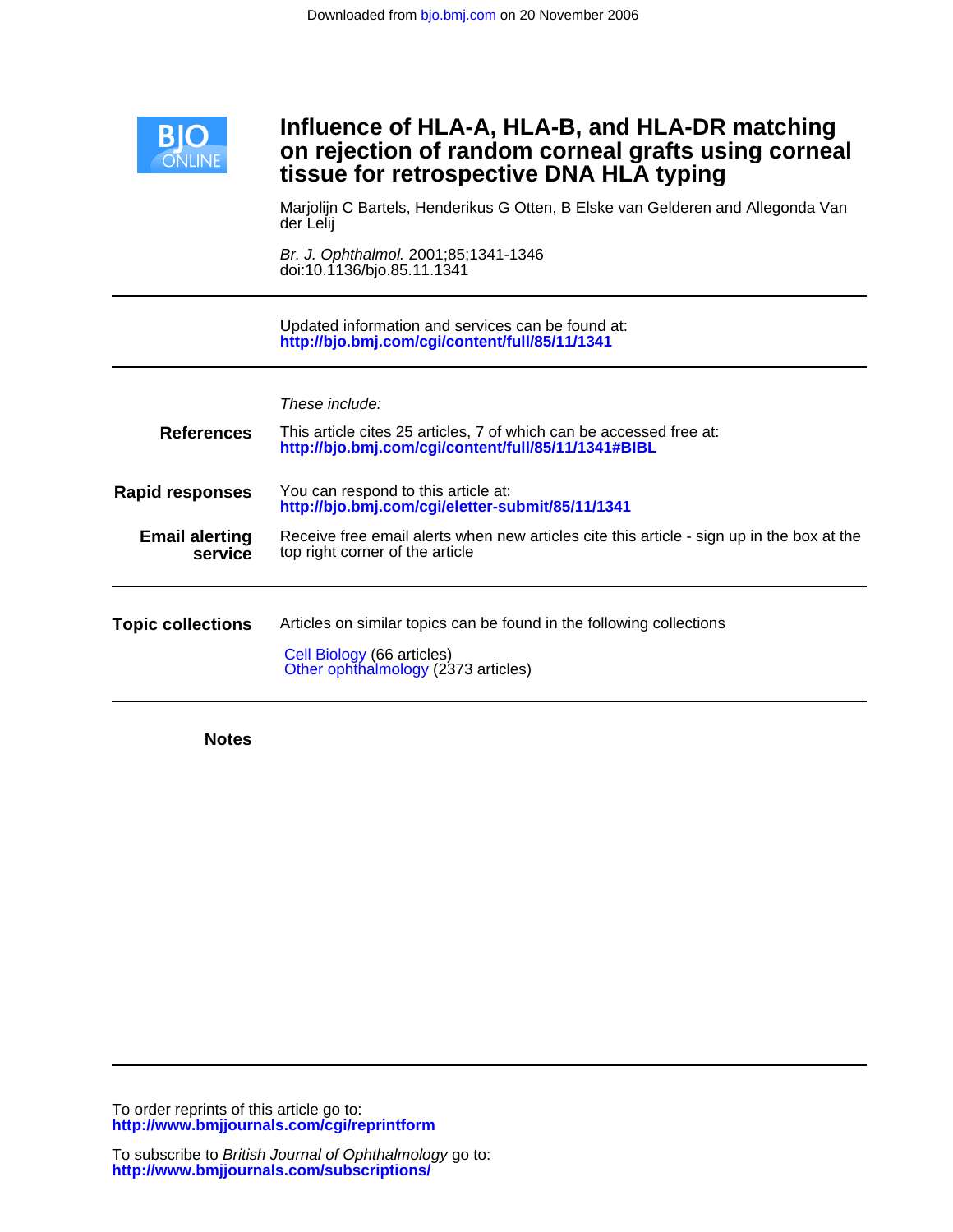# Influence of HLA-A, HLA-B, and HLA-DR matching on rejection of random corneal grafts using corneal tissue for retrospective DNA HLA typing

Marjolijn C Bartels, Henderikus G Otten, B Elske van Gelderen, Allegonda Van der Lelij

#### **Abstract**

*Aim***—To establish if coincidental HLA-A, HLA-B, and HLA-DR tissue matching is associated with a reduced likelihood of corneal graft rejection.**

*Methods***—Organ culture preserved random donor corneas were used for penetrating keratoplasty (PKP). Corneal tissue from all graft recipients and donors or blood samples from recipients after repeated transplantation were obtained in order to perform retrospective molecular HLA typing. A group of 21 recipients with a rejection episode (cases) after corneal transplantation was compared with a control group of non-rejectors (n = 43). 31 graft recipients were considered as high risk patients. The influence of HLA-A, HLA-B, and HLA-DR matching on rejection free graft survival time was analysed with Kaplan-Meyer statistics and Cox regression.**

*Results***—A prolonged rejection free survival time was observed in graft recipients with one or two HLA-A matches (log rank** test,  $p = 0.034$ . This effect was also **observed in high risk graft recipients with one or two HLA-DR matches (log rank test, p = 0.030).**

*Conclusions—***Coincidental HLA-A and HLA-DR matches were observed and associated with a prolonged rejection free survival time in the total group and in the high risk group, respectively. These re**sults support the beneficial effect of **prospective HLA-A and HLA-DR typing upon corneal graft survival.**

(*Br J Ophthalmol* 2001;**85**:1341–1346)

Corneal grafting is often a successful procedure.<sup>1</sup> In contrast with transplantation of other solid organs, no systemic immunosuppressive agents are needed to prevent allograft rejection.2 In avascular corneas, graft survival results of 85–95% were reported after 1 year of follow up. $1<sup>3</sup>$  Nevertheless, immunological allograft rejection is reported to be the leading cause of corneal graft failure.<sup>34</sup> The incidence of immune mediated graft rejection and failure is increased in high risk patients having corneal vascularisation or a history of graft rejection.<sup>5-8</sup> It might be expected that corneal graft survival in high risk cases would increase after prospective human leucocyte antigen (HLA) class I matching of donor and recipient,<sup>5 9-12</sup> in

accordance with HLA matching for increased graft survival of other solid organs.13 14 However, the role of HLA matching in reducing corneal graft failure could not be confirmed by all studies. $3^{3}$  15–18 A beneficial role of HLA-A and HLA-B matching can be explained by the finding that mismatched HLA class I antigens are immunogenic.<sup>19 20</sup> HLA class I antigens are targets for rejection by CD8+ cytotoxic T lymphocytes.<sup>21</sup>

Organ culture preservation of donor corneas was shown to contribute to a reduction in the amount of HLA class II bearing Langerhans cells,<sup>22-24</sup> resulting in reduced antigenicity of the corneal graft.<sup>19 25</sup> This may lead to a decreased incidence of rejection. HLA-DR (class II) matching in cornea transplantation showed beneficial effects<sup>26 27</sup> and an adverse effect in another study.<sup>28</sup> This controversy may be explained partly by inadequacy of serological HLA-DR typing techniques.<sup>21</sup>

Although HLA matched corneal grafts were rarely used in patients at high risk of rejection at the University Medical Centre of Utrecht, Netherlands, a relatively high success rate of corneal transplants was observed over the last 5 years.30 With the recent availability of DNA based typing techniques<sup>29 31 32</sup> it is possible to perform HLA-A, HLA-B, and HLA-DR typing of recipients and donors retrospectively and accurately.33–36 The aim of this retrospective study was to examine whether differences exist with regard to molecular HLA-A, HLA-B, and HLA-DR matching and to rule out coincidental HLA matching between corneal graft recipients, with versus without immune mediated graft rejection.

#### **Patients and methods**

#### PATIENTS

Between February 1995 and December 1997 248 consecutive patients underwent PKP with random corneal grafts at the University Medical Centre of Utrecht, Netherlands. Patient charts were revised for age, sex, use of systemic immune suppression, a history of glaucoma or herpes simplex keratitis (HSK), tear film insufficiency, number of previous grafts, indication for transplantation, degree of stromal vascularisation of the recipient cornea at the time of PKP, additional surgical procedures during PKP, any rejection episodes, and the final outcome of the corneal graft. In the category of patients with a history of glaucoma we included patients with ocular hypertension or primary open angle glaucoma (POAG) based

**Department of Ophthalmology, University Hospital Rotterdam, Netherlands** M C Bartels

**Department of Medical Immunology, University Medical Centre Utrecht, Netherlands** H G Otten

**Department of Ophthalmo-Immunology, The Netherlands Ophthalmic Research Institute, Amsterdam, Netherlands** B E van Gelderen

**Department of Ophthalmology, Leiden University Medical Centre, Netherlands** A Van der Lelij

Correspondence to: Dr M C Bartels, Department of Ophthalmology, University Hospital Rotterdam, PO Box 2040, 3000 CA Rotterdam, Netherlands bartels@oogk.azr.nl

Accepted for publication 23 May 2001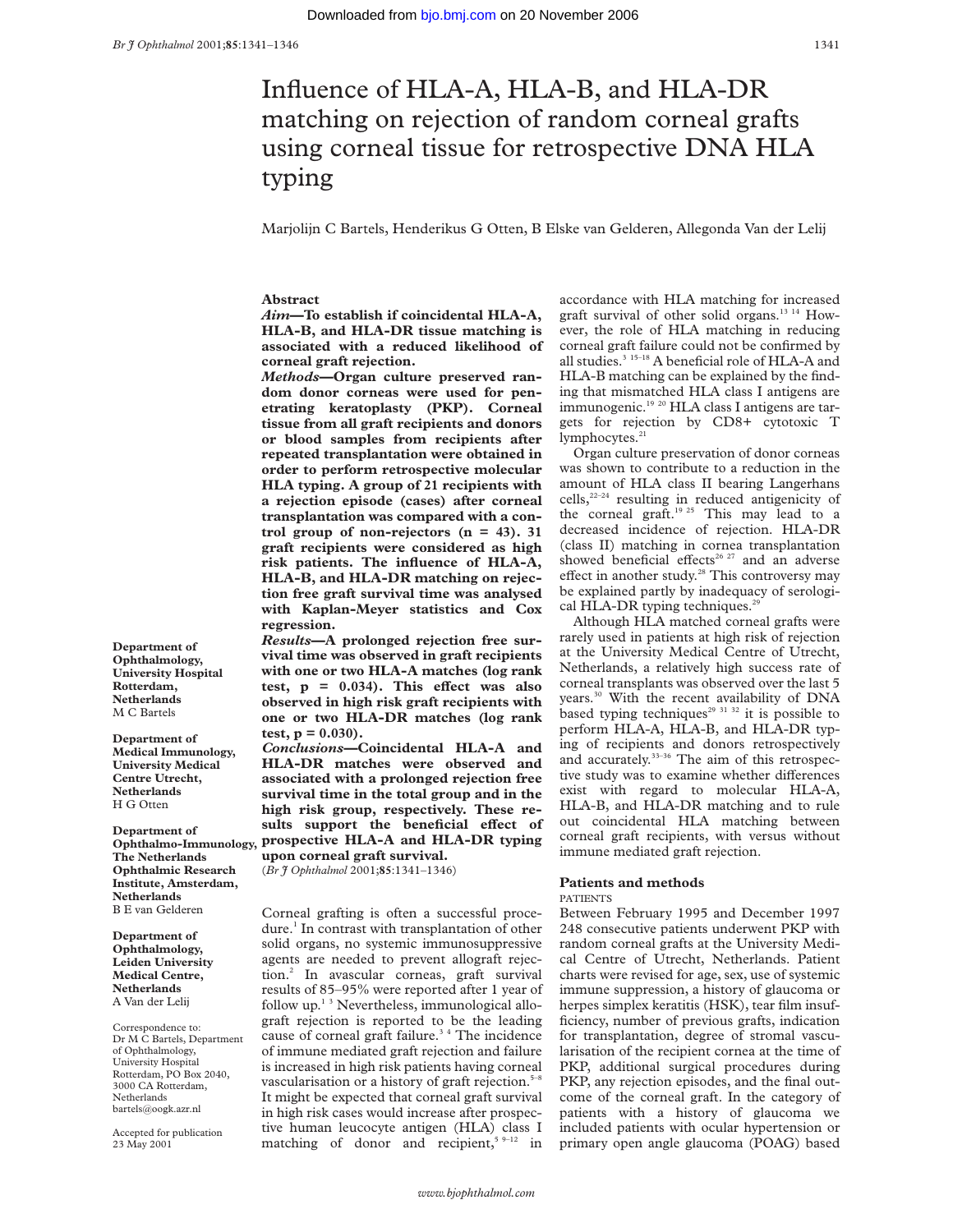*Table 1 Clinical characteristics of recipients and donors from the case and control group*

|                                             | Cases          | Controls       |
|---------------------------------------------|----------------|----------------|
| Number                                      | 21             | 43             |
| Age (years): mean (range)                   | 57.2 (29–79)   | $51.6(11-83)$  |
| Male: female ratio                          | 1.0:1.1        | 1.0:1.0        |
| Use of systemic immune suppression          |                |                |
| History of ocular hypertension or POAG      | $6(28.6\%)$    | $9(20.9\%)$    |
| History of HSK                              | $7(33.3\%)$    | $14(32.6\%)$   |
| Tear film insufficiency                     | $2(9,5\%)$     | $3(7.0\%)$     |
| Number of previous grafts:                  |                |                |
| $\Omega$                                    | $15(71.4\%)$   | $35(81.4\%)$   |
| 1                                           | $4(19.0\%)$    | $8(18.6\%)$    |
| >1                                          | $2(9.5\%)$     | $0(0\%)$       |
| Vascularisation of recipient cornea         | $11(52.4\%)$   | 15 (34.9%)     |
| Additional procedures:                      |                |                |
| Cataract extraction                         | $3(14.3\%)$    | $9(20.9\%)$    |
| Synechiolysis                               | $3(14.3\%)$    | $4(9.3\%)$     |
| Iris reconstruction                         | $1(4.8\%)$     | $2(4.7\%)$     |
| Donor age (years): mean (range)             | 69.0 (20-89)   | $67.8(16-86)$  |
| Donor sex; male: female ratio               | 1.7:1.0        | 1.9:1.0        |
| Time in culture medium (days): mean (range) | $15.8(7-23)$   | $15.9(10-27)$  |
| Graft size (mm): mean (range)               | $7.5(6.5-8.0)$ | $7.5(5.5-8.0)$ |

on use of antiglaucoma medication, neuropathy with an excavation of the optical nerve, defects in the visual field, a diagnosis of POAG, or an intraocular pressure above 23 mm Hg. Furthermore, information about the donors and donor corneas was collected; age, sex, graft size, and storage time of organ culture preservation. High risk criteria for corneal allograft failure were defined according to the presence of two or more quadrants of deep stromal vascularisation and/or previous immunologically mediated allograft failure(s).<sup>9</sup>

Out of the group of 248 patients a case  $(n =$ 21) and control group  $(n = 43)$  were selected. Cases were all transplant recipients undergoing a rejection episode, according to strict criteria described below ( $n = 23$ ). Patients for whom it was not possible to differentiate between irreversible graft rejection and graft failure due to other causes were not included. Patients in whom no corneal tissue was available for DNA isolation ( $n = 2$ , one patient grafted for Fuchs' dystrophy and the other for HSK) were excluded. The control group was formed out of a group of patients with at least 1 year of follow up after PKP and no episodes of graft rejection. This group was matched for age and sex. Patients with graft failure because of other causes than rejection were not excluded as long as their cornea could be evaluated for rejection during the study period. Eight out of 43 grafts failed irreversibly as a result of other causes than graft rejection, two grafts failed as a consequence of intractable glaucoma, and six because of presumed slow endothelial decompensation.

In the group of cases,  $12$  out of  $21$  (57%) could be considered as high risk and in the group of controls 19 out of 43 (44%).

Patient, donor, and graft characteristics of cases and controls are presented in Table 1. No significant differences were found between the two groups with respect to these characteristics. The indications for PKP are shown in Table 2.

#### DIAGNOSIS OF REJECTION

The time between PKP and the first rejection episode, not necessarily ending in graft failure, was used to analyse graft outcome. The *Table 2 Indications for PKP of cases and controls*

| Indication for PKP | Cases | Controls       |
|--------------------|-------|----------------|
| <b>HSK</b>         |       | 12             |
| Allograft failure  |       | 8              |
| Keratoconus        |       | 11             |
| Pseudophakic BKP   |       |                |
| Corneal ulcers     |       | 3              |
| Trauma             | 2     | $\mathfrak{D}$ |
| Fuchs' dystrophy   |       | っ              |

diagnosis of immune mediated allograft rejection was based on generally accepted criteria.<sup>3</sup> All corneal grafts had to become clear after surgery and a diagnosis of rejection was not made for at least 10 days after surgery. Rejection episodes were not diagnosed during a period of elevated ocular pressure. The presence of a "Khodadoust line" was considered a pathognomonic sign of graft rejection. In the absence of a Khodadoust rejection line, graft rejection was diagnosed by the presence of cells in the anterior chamber, in combination with an increase in (partial) corneal thickness and/or keratic precipitates limited to the graft. For patients with a history of HSK, graft rejection, and recurrence of herpes simplex virus (HSV) infection needed to be differentiated. If no Khodadoust line was observed, additional tests were needed to diagnose HSV infection. Aqueous humour was obtained by paracentesis of the anterior chamber to determine intraocular antibody production against HSV, expressed as the Goldmann-Witmer coefficient for HSV. Also, PCR analysis of HSV DNA was performed<sup>38</sup> to exclude an active ocular herpes simplex infection. Herpes infected cases were excluded from analysis in this study.

#### **METHODS**

Donor procurement and medical procedures did not change during the study period. All donor corneas were obtained from Bio Implant Service and the Dutch Eye Bank, Amsterdam, Netherlands. The donor corneas were organ culture preserved as described by Pels *et al*. 39 All donor corneas were stored in organ culture of Eagle's minimum essential medium for at least 7 days with a maximum of 27 days. PKP procedures were performed by one of three ophthalmic surgeons using similar surgical techniques. All patients were treated with a combination of prednisolone eye ointment (0.5%, at bedtime) and local dexamethasone/ gentamicin eye drops (0.1%, six times daily) after surgery, for 4 weeks. At least 1–1.5 years after PKP, dexamethasone eye drops were applied and gradually tapered off. If PKP was combined with a cataract extraction or removal of an intraocular lens, additional eye drops were given, containing a non-steroid antiinflammatory drug (0.1%, four times daily) during the first 3 months after surgery. Rejection reactions were treated with hourly applications of prednisolone acetate 1% eye drops and three periocular injections with 0.1% dexamethasone, given every other day. Graft rejection has led to irreversible graft failure in nine out of 21 cases.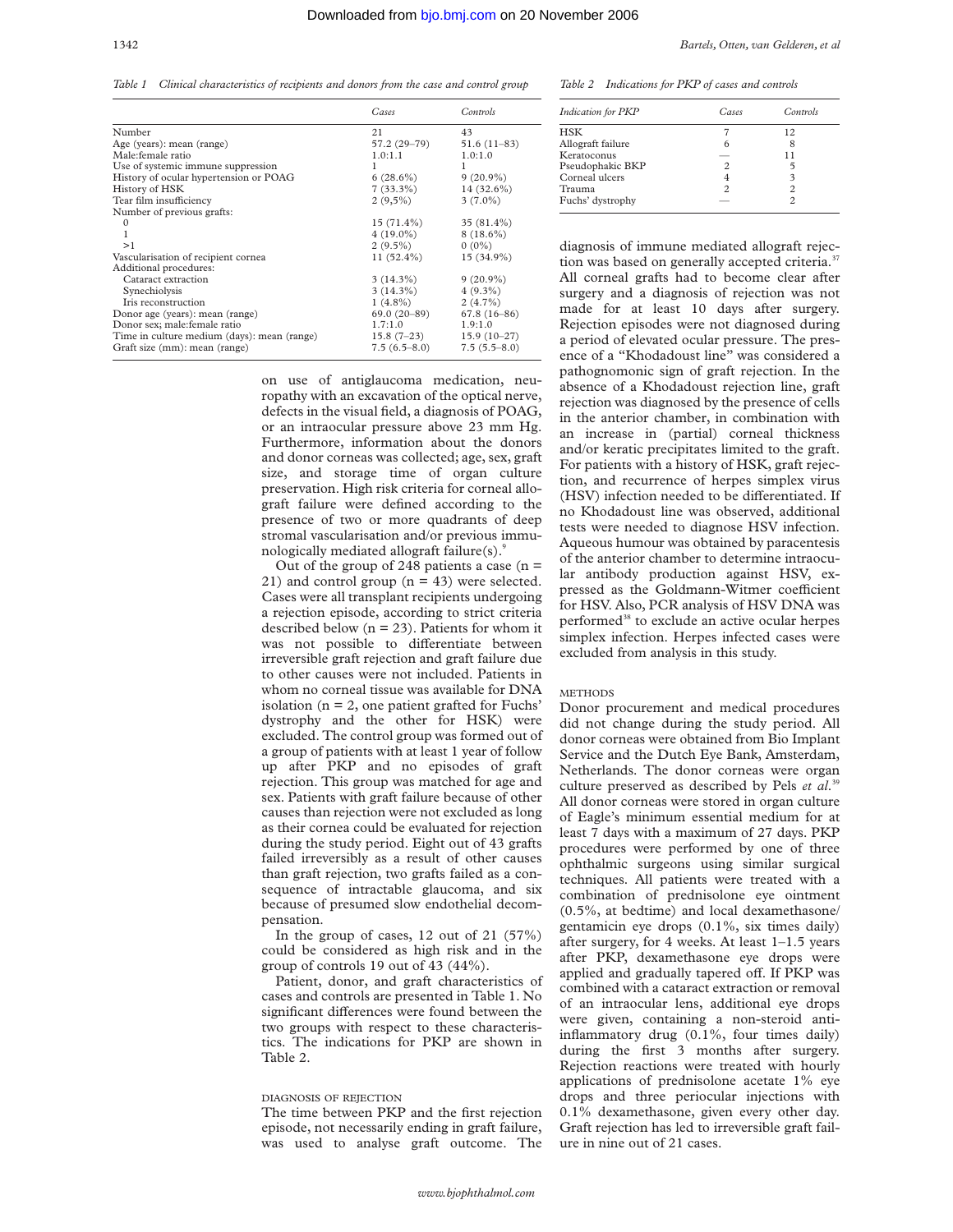#### DNA TYPING FOR HLA

Corneal tissue was used for retrospective DNA HLA typing. For this purpose, corneal tissue of the recipients and corneal rims of donor corneas were collected at the time of surgery and stored frozen (at −80°C). After repeated transplantation blood samples containing peripheral blood mononuclear cells were taken from recipients to obtain DNA. Corneal tissues and blood derived cell suspensions were subjected to DNA extraction using the Qiagen DNA extraction kit (Boehringer, Mannheim, Germany) for blood and tissues, according to the manufacturer's instructions. DNA solutions were stored at −80°C until further amplification. The diagnosis of rejection at the end of the follow up was made before the HLA typing was known. HLA typing was done without knowledge of graft outcome. This molecular typing of HLA-A, HLA-B, and HLA-DRB1 (all low resolution) was performed according to a reverse hybridisation line probe assay as described by the manufacturer of InnoLiPa (Innogenetics, Gent, Belgium). $40$ 

Typing data were available in all 64 donor/ recipient pairs for HLA-DR. For HLA-A and HLA-B one and five pairs were not available respectively, owing to shortness of donor DNA  $(n = 2)$ , technical problems with PCR  $(n = 1)$ , and problems with analysing the Lipa test results for HLA-B  $(n = 3)$ . Analysis was performed both on the broad HLA typing level (A1, A2, A3, A9, A10, A11, A19, A28, B5, B7, B8, B12, B13, B14, B15, B16, B17, B18, B21, B22, B27, B35, B37, B40, B41, B42, B53, B70, DR1, DR2, DR3, DR4, DR5, DR6, DR7, DR8, DR9, DR10) and split typing level (splits from A9, A10, A19, A28, B5, B12, B16, B17, B21, B22, B70, DR2, DR3, DR5, DR6).

#### ANALYSIS AND STATISTICS

Comparability of patient, donor, and graft covariates between cases and controls were analysed using the  $\chi^2$  test for categorical variables and the independent T test for continuous covariates. To analyse rejection free graft survival, cases and controls were subdivided into a group with and a group without matched HLA subtypes. The group with matches consisted of cases and controls with one or two matches of HLA-A, HLA-B, or HLA-DR. Unadjusted survival probabilities for the total group as well as the high and low risk group were estimated using Kaplan-Meier statistics and differences were assessed using the log rank test.<sup>41</sup> All tests were two sided and a p value of less than 0.05 was taken as statistically significant.

To assess the clinical relevance of matching we used Cox regression analysis estimating the odds ratios (OR) and 95% confidence intervals for the association between HLA matching per HLA locus and duration of rejection free graft survival, adjusting for confounding variables. Covariates were chosen for inclusion in the model if they were mildly correlated  $(p<0.20)$ with rejection according to univariate analysis. Using this selection criterion, only vascularisation of the recipient cornea was included in the model ( $p = 0.12$ ).

| Table 3 Degree of HLA-A, HLA-B, and HLA-DR |
|--------------------------------------------|
| matching of the case and control group     |

|          | No of split<br>matches | Cases    | Controls    |
|----------|------------------------|----------|-------------|
| HI A-A   |                        | 16(76%)  | $21(50\%)$  |
|          |                        | 4(19%)   | 15(36%)     |
|          | 2                      | 1(5%)    | 6(14%)      |
| $HI.A-B$ |                        | 14 (74%) | 30 (75%)    |
|          |                        | 5(26%)   | $9(22.5\%)$ |
|          | $\mathfrak{D}$         | $\Omega$ | $1(2.5\%)$  |
| HLA-DR   |                        | 14 (67%) | 25 (58%)    |
|          |                        | 6(29%)   | 17 (40%)    |
|          | っ                      | 1(5%)    | $1(2\%)$    |

### **Results**

The median follow up period of the control group ( $n = 43$ ) was 2.6 years (range 1–4 years). The median time until rejection of the case group  $(n = 21)$  was 9 months (range 12 days to 1 year and 11 months).

The maximum number of matches based on split typing for a patient in this study was three, which was detected in six controls and one case. The distribution of HLA-A, HLA-B, and HLA-DR split matches in cases and controls is shown in Table 3. Recalculation of split HLA DNA typing results into broad typing results did not yield significant differences between cases and controls with regard to HLA-A and HLA-B matching. However, an increased amount of broad HLA-DR matches was found compared to the amount of split HLA-DR matches in four cases.

Corneal graft recipient-donor pairs with HLA-A matches had a longer rejection free graft survival compared with corneal grafts without HLA-A matches (log rank test,  $p =$ 0.034, Fig 1). We observed a trend towards a prolonged rejection free graft survival with increasing numbers of HLA-A matches. No difference was observed in rejection free graft survival time between cases and controls with respect to HLA-B matches (Fig 2) and HLA-DR matches (Fig 3).

Analysing rejection free graft survival for the high risk ( $n = 31$ ) and low risk ( $n = 33$ ) group separately, a stronger association between longer rejection free graft survival and HLA-A matching in the low risk group was found (log rank test,  $p = 0.013$ . Graft survival was not significantly longer with respect to HLA-B matches in the high or low risk group (data not



*Figure 1 Kaplan-Meier curves indicating rejection free survival of corneal graft recipients with one or two matches at the HLA-A locus is significantly better than those with 0 HLA-A matches (log rank test, p = 0.030, n = 63).*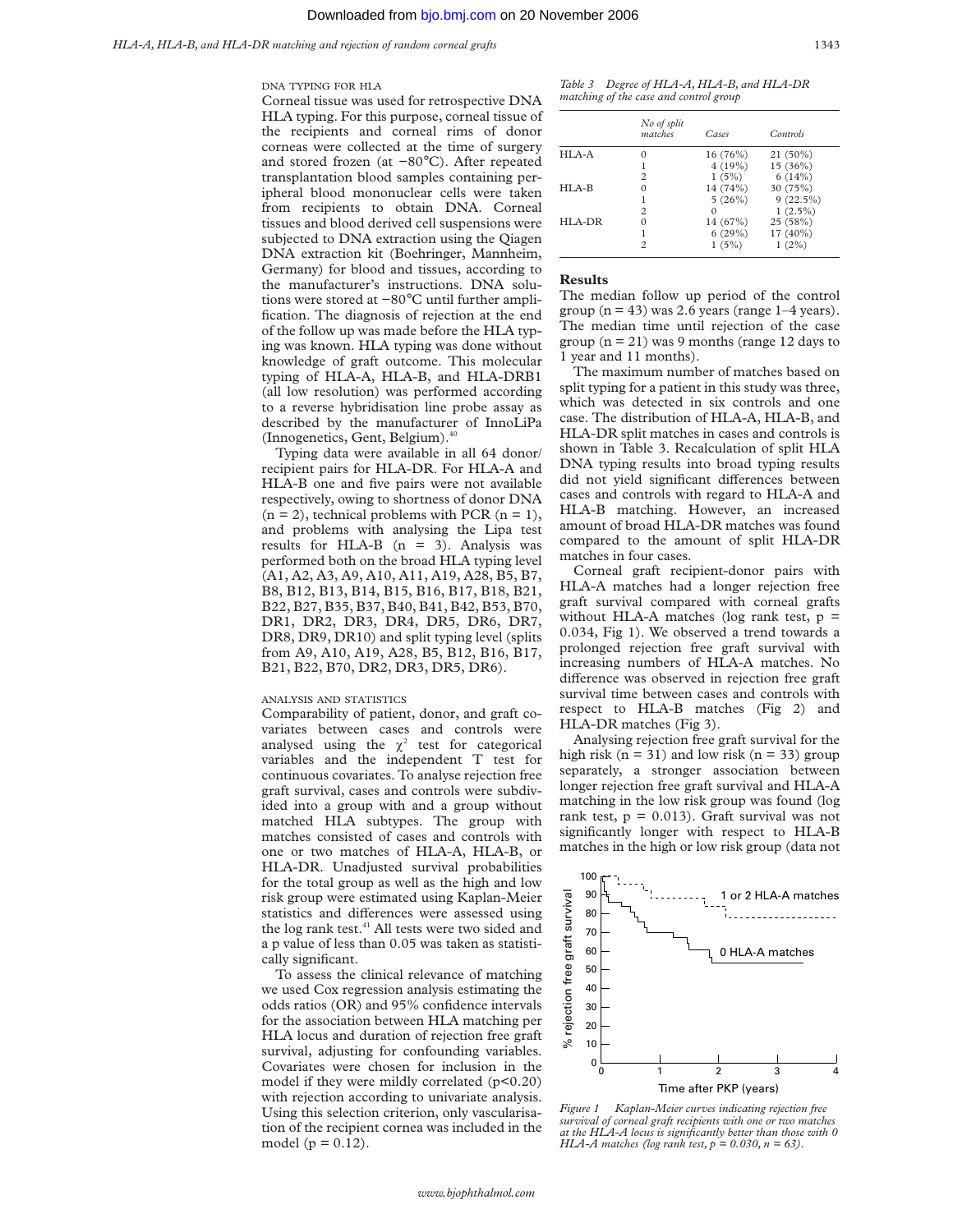

*Figure 2 Kaplan-Meier curves indicating the presence of HLA-B matches did not improve rejection free survival of corneal graft recipients (log rank test,*  $p = 0.50$ *, n = 59).* 



*Figure 3* Kaplan-Meier curves indicating the presence of *HLA-DR matches did not improve rejection free survival of corneal graft recipients (log rank test,*  $p = 0.92$ *, n = 64).* 



*Figure 4 Kaplan-Meier curves indicating HLA-DR matching in high risk recipients showed a beneficial effect on the rejection free graft survival (log rank test, p = 0.030, n = 31).*

shown). Analysis of the HLA-A and HLA-B matches together showed no effect in the total group or in the high risk group. However, we observed a beneficial effect of matching for HLA-DR in the high risk group (log rank test,  $p = 0.030$ , Fig 4).

According to Cox regression analysis, after adjustment for vascularisation of the recipient cornea, HLA-A matched transplants (one or two HLA-A matches) were almost three times less likely to reject than HLA-A unmatched transplants (Table 4). HLA-DR matched transplants were slightly, but not significantly, less likely to reject (Table 4).

| Table 4<br>Odds ratios of corneal graft rejection |  |  |  |
|---------------------------------------------------|--|--|--|
|---------------------------------------------------|--|--|--|

|                                                                                                                                                                                                  | $OR* (95\% CI)$                                                   |
|--------------------------------------------------------------------------------------------------------------------------------------------------------------------------------------------------|-------------------------------------------------------------------|
| HLA-A unmatched transplants<br>HLA-A matched transplants <sup>+</sup><br>HLA-B unmatched transplants<br>HLA-B matched transplants#<br>HLA-DR unmatched transplants<br>HLA-DR matched transplants | $0.34(0.13 - 0.95)$<br>$1.07(0.38 - 2.97)$<br>$0.69(0.27 - 1.70)$ |
|                                                                                                                                                                                                  |                                                                   |

\*Adjusted for vascularisation of the recipient cornea. †One or two matches for HLA-A. ‡One or two matches for HLA-B.

§One or two matches for HLA-DR.

#### **Discussion**

The results showed that the presence of HLA-A matches was associated with prolonged rejection free graft survival. When considering patients at high risk for rejection, a beneficial effect of HLA-DR matches was shown. These HLA matches were found retrospectively in corneal graft recipients who received random donor corneas at the time of PKP.

Cases with and controls without an immune mediated graft rejection were analysed together according to their rejection free graft survival time. The first rejection episode, not necessarily leading to graft failure, was used as the end point of analysis. From an immunological point of view it is more appropriate to use rejection free graft survival time rather than time to immunological graft failure. Whether a rejection episode will lead to graft failure is dependent on treatment protocols of a rejection reaction used in different transplantation centres. Furthermore, each rejection episode accelerates the postoperative loss of endothelial cells, resulting in earlier graft failure.<sup> $42,43$ </sup>

A major advantage of HLA DNA typing, as used in this study, is that this method is less prone to errors than serological typing techniques.31 32 Discrepancy rates of 10–25% have been reported for serological HLA-DR typing in kidney transplantation.<sup>29</sup> DNA can be derived from any organic tissue, including corneal tissue, which is easily obtained at PKP<sup>44</sup> and nearly always available in contrast with blood samples necessary for serological typing.

The diagnosis of an immune mediated graft rejection is not always clearcut. Rejection and recurrence of HSK can be impossible to distinguish clinically and may coexist.45 We excluded patients for whom it was not possible to differentiate between graft rejection and HSK.

Patient compliance is of great influence on graft survival. $\overline{6}$  In our study topical steroids were given for at least 1 year in all patients. All patients with graft rejection within 1 year were still using topical steroids. These data, however, are based on patient records and a contribution of patient compliance to graft rejection could not be fully excluded.

HLA-A and HLA-B antigens have been identified on corneal epithelium, stromal cells, and corneal endothelial cells.<sup>19 46 47</sup> The HLA class I antigens are targets for CD8+ cytotoxic T cells in the process of graft rejection.<sup>21</sup> Theoretically, matching for HLA-A and HLA-B therefore would reduce the amount of target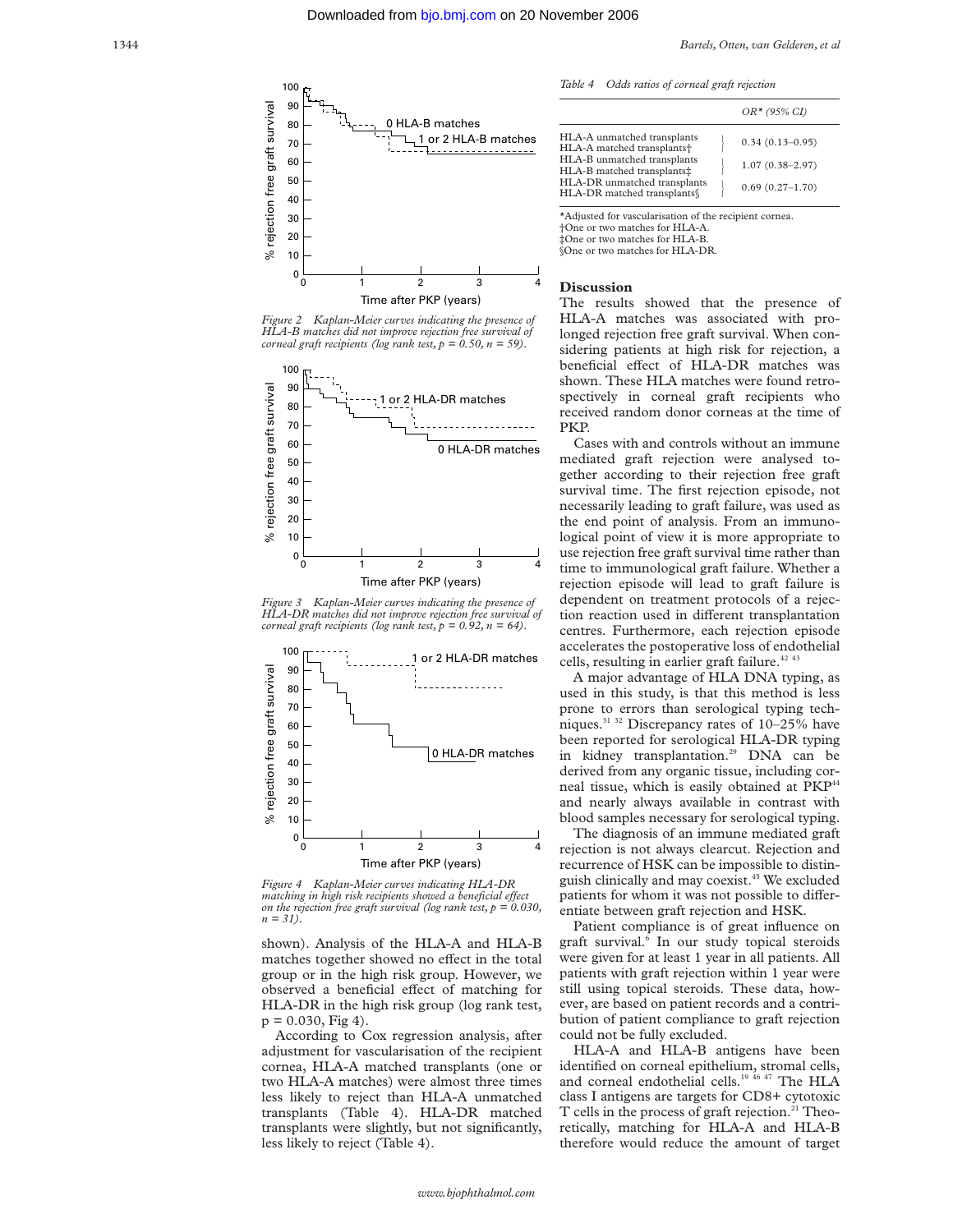antigens, which could lead to a decreased incidence of rejection. An accumulating number of authors suggested that HLA-A and HLA-B matching was associated with improved outcome of corneal graft survival in high risk recipients.<sup>5 9–12 15 33 48 49</sup> These data on HLA-A matching are in line with the results from our study. However, other studies, including the large Collaborative Corneal Transplantation Study, failed to demonstrate a correlation of HLA matches and graft survival.<sup>16-18 50</sup> A beneficial HLA-A matching effect was observed in all risk categories with a stronger association in low risk cases by Boisjoly *et al*, 11 which is in accordance with our findings. In this study, HLA-B matches showed no significant effects on graft rejection. This might be due to the overall low number of matches observed in this study at the polymorphic HLA-B locus. In previous studies, matching of HLA-B showed a beneficial effect on corneal graft survival<sup>5 10 12</sup> and an adverse effect in others.<sup>18 20</sup>

Despite the fact that HLA-DR is considered to be important in renal transplantation, $29$  the role of HLA-DR matching in corneal transplantation remains controversial.<sup>49 51</sup> Significant beneficial effects of HLA-DR matching in high risk recipients were reported using RFLP typing techniques,<sup>26</sup> but a historical control group was used. Japanese studies<sup>33 34 44</sup> using DNA typing techniques reported a strong beneficial effect of HLA-DP matching and no effect of matching for HLA-DR. This may be explained by the overall low number of HLA-DR matches reported by this group, using donors and recipients from different ethnic backgrounds. In our study, both donors and recipients originated mostly from the white population, and therefore from the same gene pool. This may add to the explanation of the high number of coincidental HLA-A and HLA-DR matches we observed. In some studies, a beneficial influence of HLA-DR matching could not be found in low or high risk recipients,16 17 52 whereas in other studies an adverse effect was reported.<sup>28 51</sup> However, in these studies serological typing techniques were used, which in general yield accurate broad but not split typing results. In our study HLA DNA typing included analysis of HLA split antigens. A beneficial effect of HLA-DR matching in high risk recipients was shown. After conversion of HLA-DR split to broad antigens (data not shown), a significant effect of matching could no longer be found, which is in line with the previously mentioned studies.

Expression of HLA-DR antigens carried on Langerhans cells has been demonstrated within normal corneal epithelium and stromal layers.<sup>19 47</sup> Migration and accumulation of Langerhans cells in the central part of the cornea, which is normally devoid of Langerhans cells<sup>19 24</sup> can be established by vascularisation and inflammation.<sup>53</sup> As a consequence of an increased number of Langerhans cells in the centre of the donor cornea, a rejection reaction may be provoked. $54$  The beneficial effect of HLA-DR matching for high risk recipients as reported in our study might be explained by a

higher number of Langerhans cells in the central area of the cornea after transplantation in this high risk group.

A drawback of this study is the overall low number of included patients. Owing to the random distribution of corneal grafts a relatively small number of patients with more than one match at HLA-A, HLA-B, or HLA-DR loci was included. As a consequence it was not possible to evaluate combinations of HLA-A and HLA-B matches or to evaluate the effect of HLA-DR in the absence of any HLA-A or HLA-B match.

Although the case and control group are comparable with respect to the characteristics mentioned in Table 1, the indications for transplantation were not completely comparable, with Fuchs' dystrophy (n = 2) and keratoconus ( $n = 11$ ) being present only in the control group. One of the two excluded cases (no donor corneal tissue available) was transplanted for Fuchs' dystrophy; if this patient had been included, the only remaining difference would have been the indication of keratoconus. Analysis of rejection free graft survival without considering these 11 patients showed the same results for the high risk group (a longer rejection free graft survival for HLA-DR matched transplants). Furthermore, rejection free graft survival was longer for HLA-A matched transplants in the total group  $(n = 52)$ , despite the loss of power  $(p = 0.047)$ .

We included controls with at least 1 year of follow up. However, rejections are still observed after 1 year. Therefore, further studies with a longer follow up time will be needed to show a beneficial long term outcome with matching.

Organ culture preservation of donor corneas, as used for all donor corneas in this study, allows time to allocate corneas based on HLA matching. Prospective DNA HLA typing and transportation of donor corneas over long distances to the most suitable recipient could give logistical problems if short term preservation techniques, such as McCarey-Kaufman medium, are used. The cost-benefit ratio of providing matched corneal grafts should be investigated in more detail. Especially in more heterogeneous populations where less coincidental HLA matches are expected, allocation of matched donor corneas could be more difficult but also more effective in preventing corneal graft rejection.

In conclusion, molecular typing of HLA-A, HLA-B, and HLA-DRB1 is an accurate method and offers the possibility to perform HLA typing at any time postoperatively, using corneal derived DNA. Although all corneal graft recipients received random donor corneas, retrospectively a significantly higher number of HLA-A matches was found, in favour of recipients with longer rejection free graft survival. Furthermore, a beneficial effect of matching for HLA-DR was shown for high risk recipients. These results add to the evidence that prospective molecular HLA-A and HLA-DR typing has a beneficial effect upon graft survival.